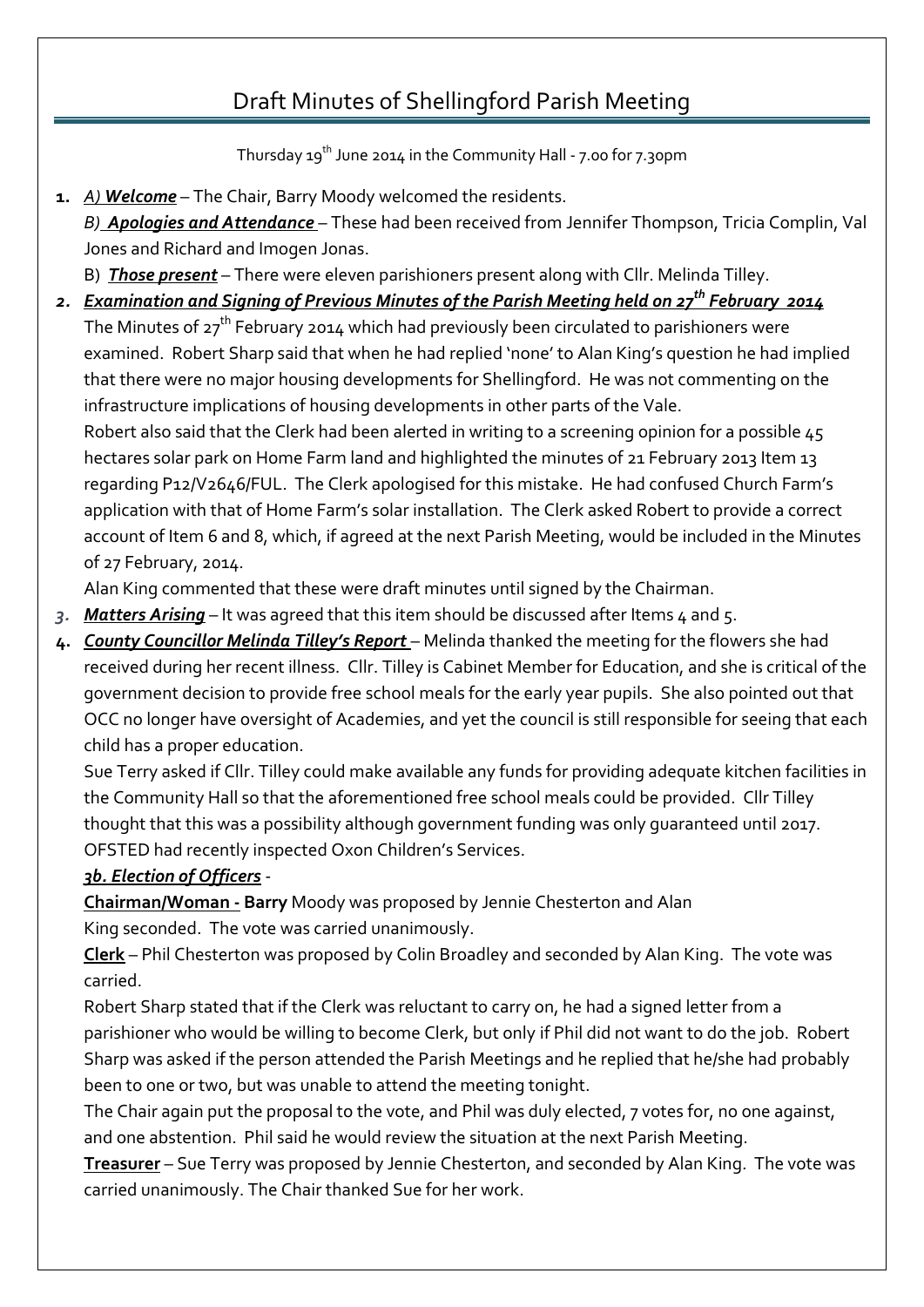*5. District Councillor Robert Sharp's Report*. – Cllr. Sharp's report concentrated on the progress of the draft Local Plan. The thousands of comments were now being considered. The revised draft plan should be available in the autumn. SMHA (Strategic Housing Market Assessment) was dominating the scene. The Clerk asked what input Cllr. Sharp had on road safety, but it was pointed out that this was a County Council matter not the Vale's.

#### *3 Matters Arising Continued:-*

**Temporary Road Closures** – Two closures were planned for this year - the A420 Shrivenham by-pass and the A417 at Challow Station during electrification of the railway line. Cllr. Tilley gave the County Council position i.e. that Network Rail can override the county. The County Council cannot compulsorily purchase land around the site of the bridge in order to install a temporary bridge. Plans for the closure of Challow Bridge were being contested. A drop-in meeting was to be held with Network Rail representatives on 6 June in Faringdon. 4.00-7.00pm.

The Chair produced a copy of the contingency plan for the closure of Shrivenham by-pass which will come into effect on 23 July. In theory at least, Shellingford would be unaffected by the plans. There is a prohibition order on vehicles in excess of 7.5 tonnes using our section

Of the B4508 (i.e. Fernham – Shellingford) unless for access.

Cllr. Tilley and Sharp were thanked for giving us their reports and feedback on matters arising.

- **6.** *Financial Report* The Treasurer, Sue Terry, handed out copies of the report for the year ending 31 March 2014. This showed a balance of £1,787.24 on that date. Subsequently, £500 from the precept has been added to this sum making an up to date balance of £2,287.24. Alan King proposed, and Jennie Chesterton seconded, that the report be accepted, and it was agreed unanimously. The Clerk thanked Sue for her ongoing work as treasurer.
- **7.** *Significant Correspondence*: As usual, a list of emails received was circulated. Robert Sharp asked about a Report from the Parish Path Wardens. It was explained that the Clerk had volunteered to be Shellingford's PPW, charged with reporting problems on footpaths in the Parish. The Clerk asked Robert whether we needed another bag of salt for the roads in the winter. Robert was of the opinion that we had sufficient supply for Church Street if needed and Fernham Road was salted by OCC because of its strategic importance. There were no other queries.
- *8. Planning Applications*  The Old Pump House, P14/VO506 Stanford Road on the border of Great Faringdon Civil Parish had been granted permission for a single storey pool house and the erection of a car port. P14/VO885/FUL, Fernham Road, 2 semi detached 4 bedroom dwellings and garages, adjacent to 'Woodlands' had been rejected. Please see the Vale's website for reasons. [www.whitehorsedc.gov.uk](http://www.whitehorsedc.gov.uk/) Regarding the notice that the Clerk had delivered to residents concerning the planning application, Robert Sharp commented that the publication of his name on the notice was an embarrassment to him. The Clerk apologised. (See note at end of these minutes)
- *9. Report on the Extraordinary Parish Meeting held on 29 May to discuss the Planning Application for 2 semi-detached dwellings on the Fernham Road* - The Chair had previously presented a report on the Meeting on 29 May to discuss Planning Application P14/VO885/FUL (see Item 8). This was accepted without comment.
- **10.** *Feasibility of build-out on the Fernham Road* The Chair gave an oral report on the present position regarding the possibility of constructing build-outs on Fernham Road. He emphasised the ambiguity of the situation with, on the one hand, the police having no objections, but, on the other hand,